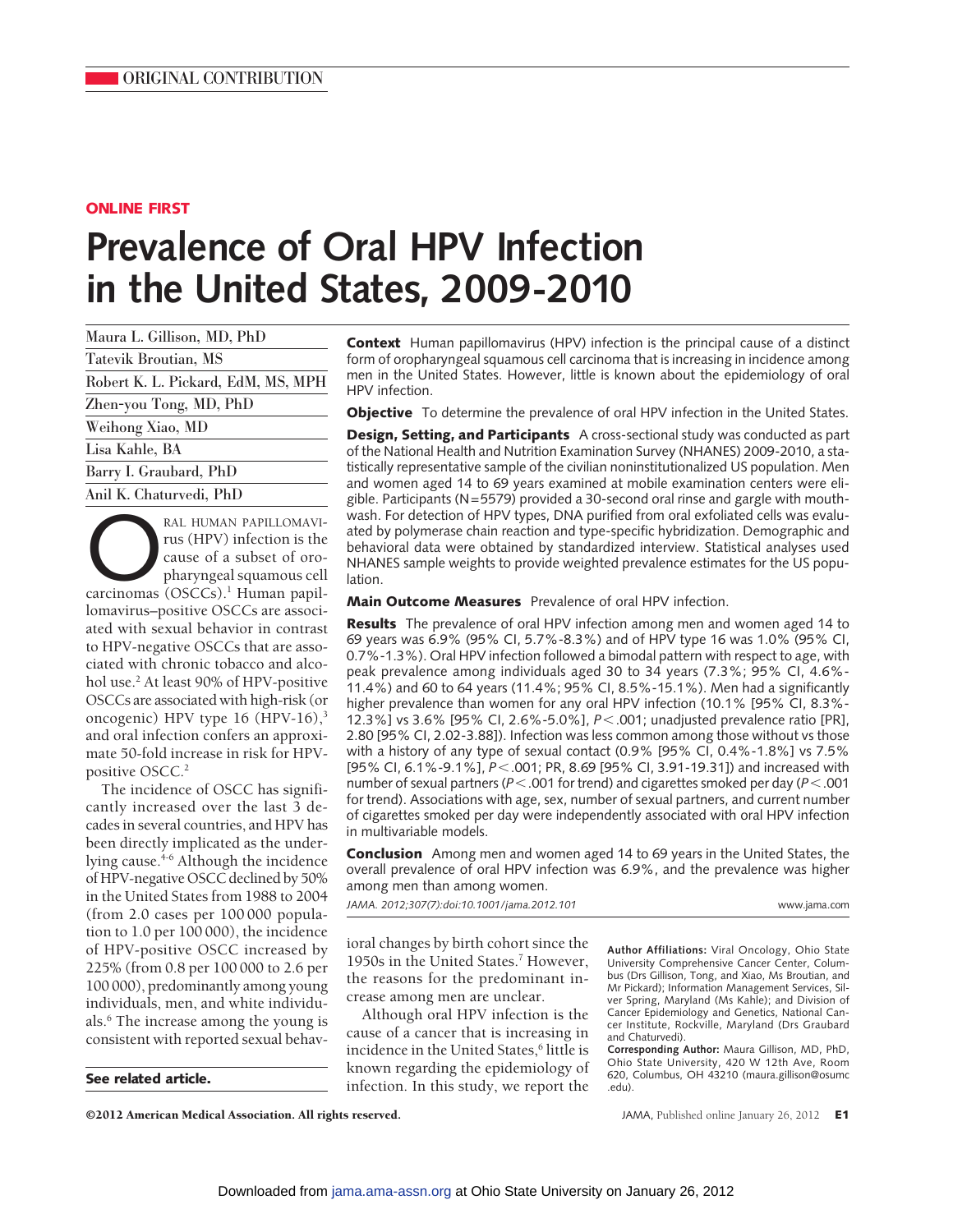first population-based study of oral HPV prevalence, conducted within the US National Health and Nutrition Examination Survey (NHANES).

# **METHODS**

The NHANES is conducted by the National Center for Health Statistics (NCHS) to monitor the health and nutritional status of the US population. The design for NHANES 2009-2010 was a stratified multistage probability sample of the civilian, noninstitutionalized US population. Race and ethnicity were self-selected by NHANES participants from a card that displayed categories defined by the NCHS. Black individuals, Hispanic individuals, persons aged 60 years and older, and lowincome persons were oversampled to improve the accuracy of the statistical estimates.

The survey consisted of a household interview followed by physical examination and interviews at a mobile examination center (MEC). All males and females aged 14 to 69 years who were examined at the MEC were eligible. The protocol was approved by the NCHS institutional review board, and written informed consent was obtained from all participants. Further information regarding study design is available on the NHANES Web site.<sup>8</sup>

# **Demographic and Behavioral Data**

The NHANES in-home, intervieweradministered survey was used to obtain sociodemographic data. Selfreported data on substance use (eg, tobacco, alcohol, and marijuana) and sexual behavior were obtained by audio, computer-assisted self-interview at the MEC. For individuals aged 14 to 69 years, sexual behavioral data included ever having had sex; age at first sex; number of partners inclusive of vaginal, oral (performing or receiving), and anal sex; and ever performance of oral sex. Data on same-sex partners for men included number of lifetime and recent (defined as prior 12 months) partners for performing oral or anal sex; for women, data included only lifetime and recent oral sex partners. Additional

sexual behavioral data obtained from individuals aged 14 to 59 years included number of lifetime and recent same- and opposite-sex partners for vaginal or performing oral sex, age at first performance of oral sex, time since performing oral sex on a new partner, frequency of barrier use for performing oral sex in the prior 12 months, having had sex (vaginal, oral [performing], or anal sex) with a new partner in the prior 12 months, sexual orientation, and history of sexually transmitted infection.

# **Oral Samples and DNA**

Oral rinse samples were collected by means of a 30-second oral rinse and gargle of 10 mL of Scope mouthwash (or saline). Participants alternated swish and gargle every 5 seconds and expectorated the sample into a sterile collection cup. Deidentified samples were stored at 4°C and shipped weekly to Ohio State University for HPV detection. Detailed quality control procedures are available on the NHANES Web site.<sup>9</sup>

From oral exfoliated cells, DNA was purified after centrifugation and sequential digestion with DNase-free RNase A and proteinase K using the Qiagen Virus/Bacteria Midi kit and Pathogen Complex 800 program on the Qiasymphony SP instrument (Qiagen) and then eluted in 60 µL of AVE buffer (as described).<sup>10</sup>

# **HPV Detection and Genotyping**

Detection of 37 HPV types within the *Alphapapillomavirus* genera was performed by multiplex polymerase chain reaction (PCR) with PGMY primer pools and primers for  $\beta$ -globin followed by line-blot hybridization (Roche Linear Array HPV Genotyping Test; Roche Molecular Systems).11 Twelve microliters of DNA was included in a  $100$ -µL reaction.  $\beta$ -Globin–positive samples were considered evaluable. Samples were reported as HPV positive if any of the 37 HPV DNA types were detected, including high-risk (16, 18, 26, 31, 33, 35, 39, 45, 51, 52, 53, 56, 58, 59, 66, 68, 73, 82) and lowrisk (6, 11, 40, 42, 54, 55, 61, 62, 64, 67, 69, 70, 71, 72, 81, 82 subtype IS39, 83, 84, 89 [cp6108]) types.<sup>12</sup> Samples positive for HPV-33, -35, -52, or -58 were evaluated for HPV-52 by use of a type-specific TaqMan real-time PCR because of the inability of the Roche Linear Array HPV Genotyping Test to discriminate HPV-52 infections.13 Samples with an HPV-52 copy number above the lower limit of reproducibility ( $\geq$ 3 copies) as derived from a reference standard curve were considered positive (as previously described).<sup>13</sup>

# **Statistical Analysis**

All analyses were conducted using NHANES 2009-2010 MEC sample weights to account for the complex survey design and to provide unbiased estimates of HPV prevalence and predictors for the total US population. Prevalence estimates of HPV are reported as percentages with 95% confidence intervals. Confidence intervals for HPV type-specific prevalence were estimated using methods for sparse sample sizes.<sup>14</sup> Bivariate analyses with demographic and behavioral characteristics were conducted using the survey design-adjusted Wald *F* test. Associations with oral HPV prevalence were evaluated and reported as adjusted prevalence ratios (PRs) and 95% CIs using binary logistic regression with significance assessed through the Wald *F P* value. Variables for adjustment in logistic regression models were selected based on bivariate associations as well as a priori. Nonlinear patterns in prevalence of any HPV infection across age, treated as a continuous variable, were evaluated using restricted cubic splines with 5 knots (placed at the 5th, 25th, 50th, 75th, and 95th percentiles of age distribution).<sup>15</sup>

Given high colinearity across sexual behaviors, each behavior was evaluated in separate models. Multiplicative statistical interactions were evaluated through product terms. Goodness of fit of all models was assessed using the Hosmer-Lemeshow Satterthwaite adjusted *F* test. In addition to associations with any HPV infection, we si-

**E2** JAMA, Published online January 26, 2012 **C2012 American Medical Association. All rights reserved.**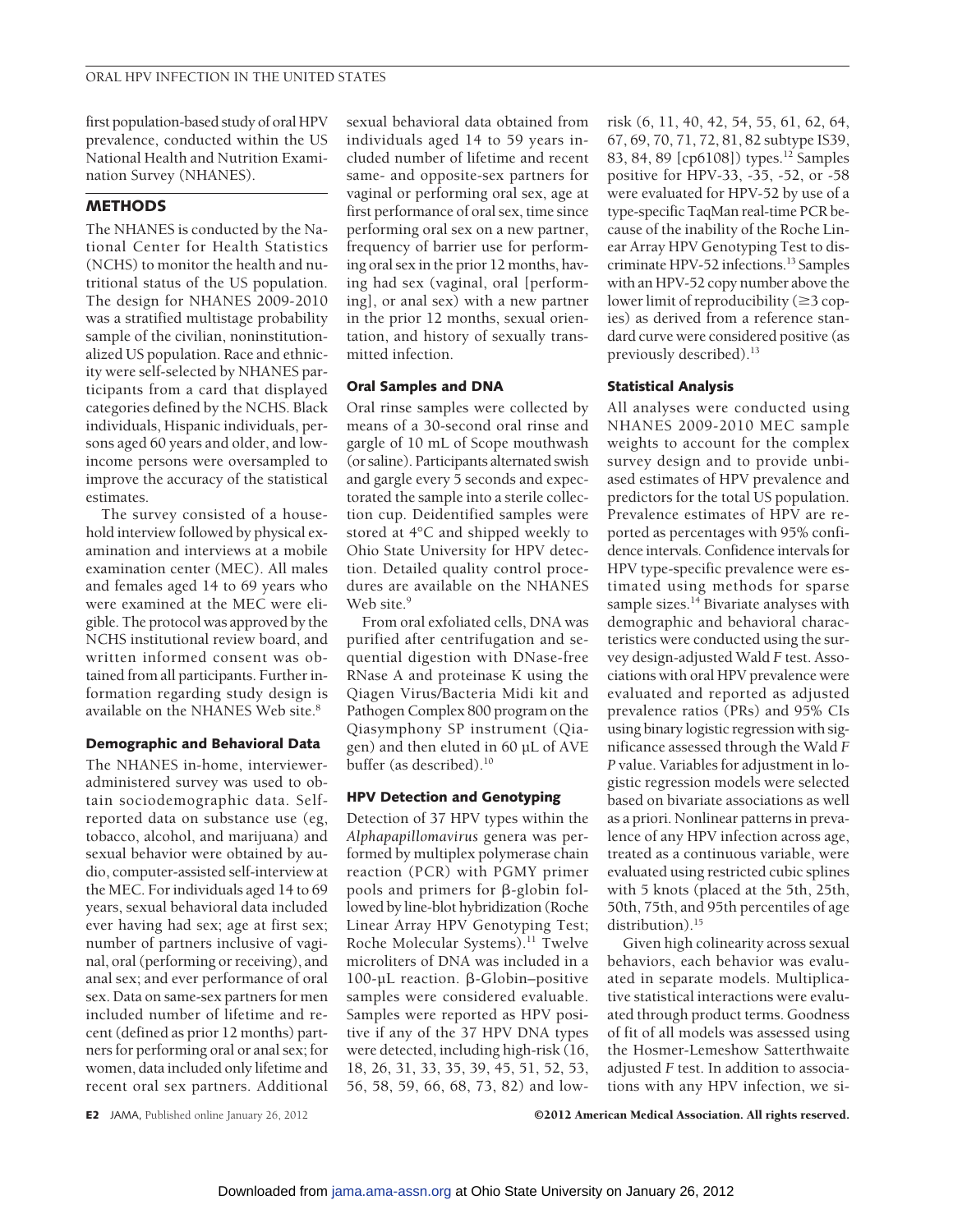We observed significant differences in demographic characteristics between participants with evaluable samples and nonparticipants in the Oral HPV Protocol (n=5501 and 486, respectively) and responders and nonresponders to the MEC interview (n=4964 and 537, respectively) (eTable 1, available at http://www.jama.com). Therefore, we conducted analyses using 2 sets of poststratification weights one to account for nonparticipation in the protocol and another also for nonparticipation in the MEC interview. These analyses did not materially influence results, and therefore all results are reported using the NHANES sample weights.

All analyses (code available on request) were conducted using SAScallable SUDAAN version 10.0.1 (RTI).16 Two-sided *P* values less than .05 were considered statistically significant. No adjustments for multiple comparisons were performed.

# **RESULTS**

Analyses of HPV prevalence overall and across demographic characteristics included 5501 of 5579 participants. Seventy-six samples were damaged during shipping and 2 were  $\beta$ -globin negative. Analyses of behavioral predictors included 4964 participants aged 14 to 69 years who responded to the computer-assisted interview at the MEC (eFigure 1).

# **HPV Prevalence**

The overall prevalence of oral HPV infection was 6.9% (95% CI, 5.7%- 8.3%). The prevalence of high-risk HPV infections was 3.7% (95% CI, 3.0%- 4.6%) and for low-risk HPV infections was 3.1% (95% CI, 2.5%-3.9%). The type-specific prevalence estimates for the 37 HPV types evaluated are shown in **FIGURE 1**. The most prevalent HPV type detected was HPV-16 (1.0%; 95% CI, 0.7%-1.3%).

# **Factors Associated With Prevalent HPV Infection in Univariate Analysis**

Several demographic characteristics were associated with prevalent oral HPV infection, including age and sex (**TABLE 1**). The prevalence of oral HPV infection followed a bimodal pattern with age (Table 1 and **FIGURE 2**), with a first peak in prevalence observed among those aged 30 to 34 years (7.3%;

95% CI, 4.6%-11.4%) and a second, higher peak among those aged 60 to 64 years (11.4%; 95% CI, 8.5%-15.1%). Men had a significantly higher prevalence than women for overall oral HPV infection (10.1% vs 3.6%, *P*-.001; unadjusted PR, 2.80, 95% CI, 2.02-3.88) and for oral HPV-16 infection (1.6% vs 0.3%, *P* < .001; PR, 5.41, 95% CI, 2.12-13.83). Although the prevalence among black participants was higher than among white participants (10.5% vs 6.5%), this difference did not reach statistical significance (*P*=.06). Prevalence of HPV was higher among current smokers and heavy alcohol drinkers (and increased with intensity for both) and among former and current marijuana users (Table 1).

Oral HPV prevalence was associated with several measures of sexual behavior (**TABLE 2**). Oral HPV prevalence was more than 8-fold higher among individuals who reported ever having had sex vs not (7.5% vs 0.9%, *P* - .001; PR, 8.69, 95% CI, 3.91- 19.31). Prevalence of HPV increased with lifetime or recent number of partners for any kind of sex, vaginal sex, or oral sex (all  $P < .001$  for trend). One in 5 individuals with more than 20 lifetime sexual partners was infected. Prevalence was higher among individu-



Figure 1. Prevalence of Oral HPV Infection by Individual Genotypes in the US Population Aged 14 to 69 Years High-risk HPV types Low-risk HPV types HPV type HPV type No. positive No. positive HPV-16 HPV-62 37 48 HPV-66 31 HPV-55 55 HPV-51 14 HPV-84 29 HPV-39 17 **HPV-72**  $29$ HPV-56 15 HPV-89 18 HPV-52 12 HPV-61 22 HPV-59 19 HPV-06 21 HPV-18 12 HPV-42 10 9 HPV-53 HPV-45 16 15 HPV-81 HPV-54 4 HPV-35 8 HPV-70 4 8 5 HPV-33 HPV-67 HPV-31 7 HPV-83 8 HPV-68 8  $H \rightarrow$ HPV-71 9 ia. HPV-58 6  $H$ IS39 HPV-82  $\overline{2}$  $\blacksquare$ HPV-73 4  $\blacksquare$ HPV-11 1  $\blacksquare$ HPV-82 3  $\overline{a}$ HPV-40 Ĥ 1 HPV-26 ψH HPV-69 Ŵ 1 1 0.00 0.25 0.50 0.75 1.00 1.25 1.50 1.75 2.00 0.00 0.25 0.50 0.75 1.00 1.25 1.50 1.75 2.00 Prevalence, % Prevalence, %

The weighted prevalence (and 95% CI) for each of the 37 human papillomavirus (HPV) types evaluated is stratified by classification as high-risk or low-risk HPV types based on epidemiological associations with cervical cancer. HPV type 64 was not detected. The data are derived from the 5501 NHANES participants with evaluable samples. Error bars indicate 95% CIs.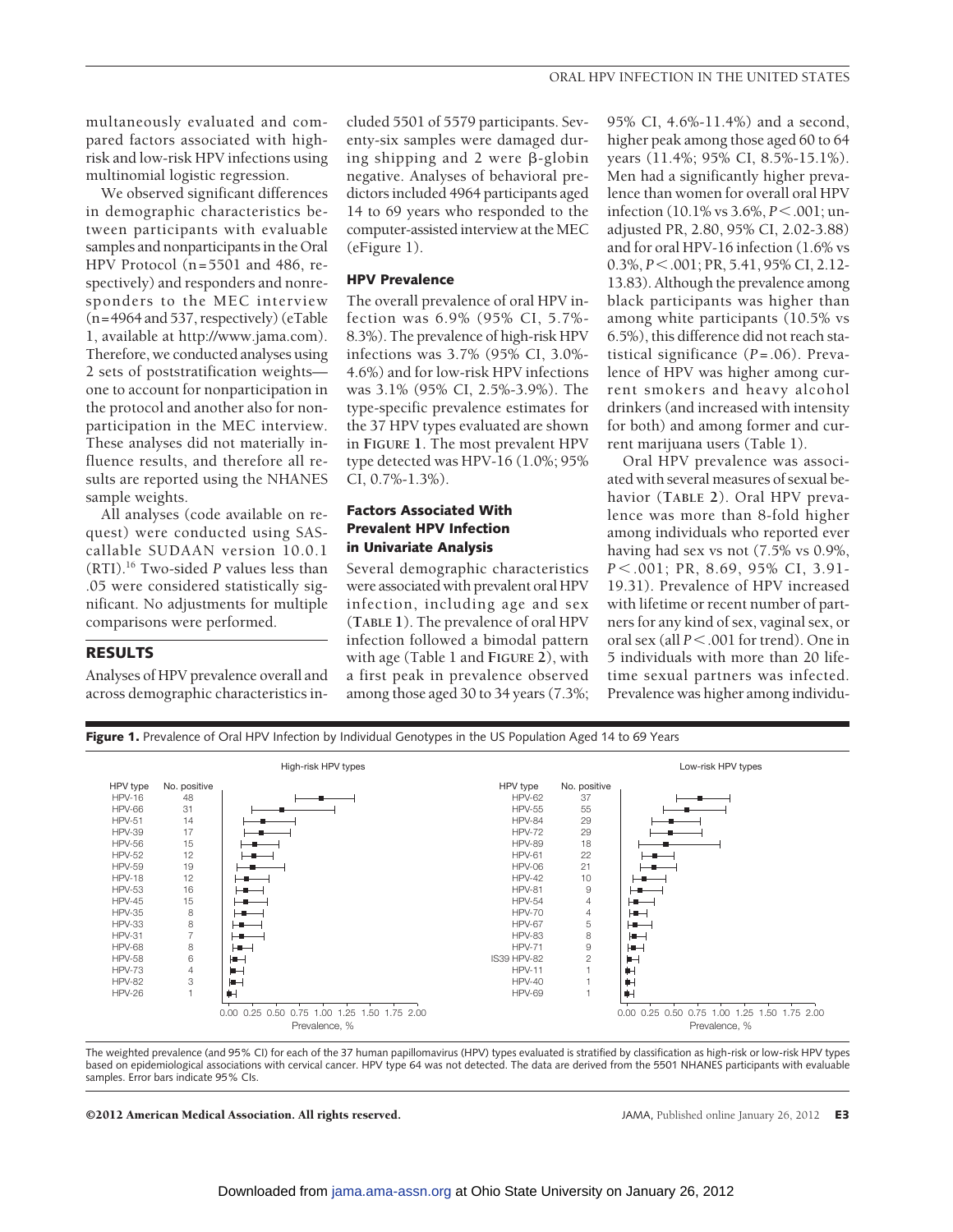**Table 1.** Prevalence of HPV Infection in the US Population by Demographic Characteristics in NHANES 2009-2010

| Characteristic                                          | Total No. (No. With<br><b>HPV</b> Infection)   | HPV Prevalence, %<br>$(95% \text{ Cl})$ | <b>Unadjusted PR</b><br>(95% CI) |
|---------------------------------------------------------|------------------------------------------------|-----------------------------------------|----------------------------------|
| Age, y <sup>a</sup>                                     |                                                |                                         | 1 [Reference]                    |
| 14-17<br>18-24                                          | 792 (45)                                       | 656 (16)<br>$1.7(1.0-3.1)$              |                                  |
| 25-29                                                   | 463 (32)                                       | $5.6(4.1 - 7.5)$<br>$7.1(4.3-11.6)$     | 3.21 (1.54-6.71)                 |
| 30-34                                                   | 436 (39)                                       | $7.3(4.6-11.4)$                         | 4.11 (1.89-8.93)                 |
| 35-39                                                   | 461 (31)                                       | $5.4(3.4 - 8.4)$                        | 4.21 (2.11-8.41)                 |
| 40-44                                                   |                                                |                                         | 3.11 (1.60-6.02)                 |
| 45-49                                                   | 495 (30)                                       | $6.3(4.4 - 8.9)$                        | 3.64 (1.75-7.58)                 |
| 50-54                                                   | 482 (37)                                       | $7.3(4.4-12.0)$                         | 4.22 (1.87-9.55)                 |
| 55-59                                                   | 474 (50)                                       | $8.3(5.5-12.3)$                         | 4.80 (2.33-9.88)                 |
| 60-64                                                   | 381 (47)<br>498 (55)                           | 11.2 (6.5-18.5)<br>11.4 (8.5-15.1)      | 6.46 (2.70-15.43)                |
| 65-69                                                   |                                                |                                         | $6.57(3.38-12.77)$               |
| P value (P value for trend) <sup>b</sup>                | 363 (26)<br>$4.2(2.4-7.2)$<br>2.44 (0.95-6.23) |                                         |                                  |
| Sex <sup>a</sup>                                        |                                                | $.02$ $(.009)$                          |                                  |
| Male                                                    | 2748 (295)                                     | 10.1 (8.3-12.3)                         | 2.80 (2.02-3.88)                 |
| Female                                                  | 2753 (113)                                     | $3.6(2.6-5.0)$                          | 1 [Reference]                    |
| P value                                                 |                                                | < 0.001                                 |                                  |
| Race/ethnicity <sup>a</sup>                             |                                                |                                         |                                  |
| Mexican American                                        | 1189 (76)                                      | $6.2(4.8-7.9)$                          | $0.95(0.63 - 1.42)$              |
| <b>Other Hispanic</b>                                   | 624 (48)                                       | $7.8$ (5.6-10.5)                        | 1.20 (0.74-1.95)                 |
| White, non-Hispanic                                     | 2282 (154)                                     | $6.5(4.7-9.0)$                          | 1 [Reference]                    |
| Black, non-Hispanic                                     | 1081 (117)                                     | 10.5 (7.9-13.8)                         | 1.61 (1.01-2.57)                 |
| Other race                                              | 325(13)                                        | $4.3(2.4 - 7.2)$                        | $0.67$ (0.35-1.29)               |
| $P$ value                                               |                                                | .06                                     |                                  |
| Education <sup>a</sup>                                  |                                                |                                         |                                  |
| Less than high school                                   | 1987 (139)                                     | $6.3(5.1 - 7.7)$                        | 1 [Reference]                    |
| High school or equivalent                               | 1126 (106)                                     | $8.8(6.7 - 11.5)$                       | 1.41 (0.95-2.07)                 |
| Some college or greater                                 | 2379 (163)                                     | $6.4(4.7 - 8.7)$                        | 1.02 (0.67-1.56)                 |
| Missing<br>$P$ value                                    | 9(0)                                           | 0.0                                     |                                  |
| Income-to-poverty ratio <sup>a,c</sup>                  |                                                | .11                                     |                                  |
| < 1.0                                                   | 1263 (118)                                     | $8.9(7.4-10.5)$                         | 1 [Reference]                    |
| $\geq$ 1.0 to $<$ 2.0                                   | 1349 (107)                                     | $7.6(6.1-9.4)$                          | $0.86(0.64 - 1.13)$              |
| $≥2.0$ to $<$ 3.0                                       | 652 (45)                                       | $6.7(5.4-8.3)$                          | $0.75(0.58-0.98)$                |
| $\geq 3.0$                                              | 1719 (102)                                     | $6.1(4.2-8.8)$                          | $0.69(0.48 - 0.98)$              |
| Missing                                                 | 518 (36)                                       | $6.4(4.4-9.3)$                          |                                  |
| $P$ value ( $P$ value for trend)                        |                                                | .10(0.06)                               |                                  |
| Marital status <sup>a</sup>                             |                                                |                                         |                                  |
| Never married                                           | 1892 (117)                                     | $6.3(5.0-7.8)$                          | 1 [Reference]                    |
| Married/living with partner                             | 2771 (203)                                     | $6.7(5.1 - 8.7)$                        | 1.07 (0.76-1.50)                 |
| Widowed/divorced/separated                              | 834 (88)                                       | $9.1(6.9-12.0)$                         | 1.46 (0.99-2.14)                 |
| Missing                                                 | 4(0)                                           | 0.0                                     |                                  |
| $P$ value                                               |                                                | .11                                     |                                  |
| Cigarette use <sup>a,d</sup>                            |                                                |                                         |                                  |
| Never/tormer                                            | 4163 (237)                                     | $5.4(4.2 - 7.1)$                        | 1 [Reference]                    |
| Current, <10 cigarettes/d                               | 805 (94)                                       | $9.7(7.4-12.5)$                         | 1.78 (1.25-2.54)                 |
| Current, 11-20 cigarettes/d                             | 363 (55)                                       | 14.7 (9.6-21.8)                         | 2.70 (1.69-4.32)                 |
| Current, >20 cigarettes/d                               | 96 (17)                                        | 20.7 (12.6-32.0)                        | 3.80 (2.27-6.36)                 |
| Missing                                                 | 74 (5)                                         | $3.2(0.9-10.9)$                         |                                  |
| $P$ value ( $P$ value for trend)                        |                                                | < .001 (< .001)                         |                                  |
| Alcohol use in past 12 mo, average<br>No. of drinks/wke |                                                |                                         |                                  |
| 0                                                       | 1420 (109)                                     | $7.2$ (5.0-10.4)                        | 1 [Reference]                    |
| $<$ 1                                                   | 904 (55)                                       | $5.2(3.4-7.8)$                          | $0.71(0.42 - 1.20)$              |
| $1 - 7$                                                 | 1212 (89)                                      | $6.6(4.9-8.8)$                          | $0.91(0.61 - 1.36)$              |
| $8 - 14$                                                | 349 (55)                                       | 12.1 (8.8-16.3)                         | 1.67 (1.03-2.71)                 |
| >14                                                     | 291 (33)                                       | 12.3 (7.3-19.8)                         | 1.70 (1.13-2.54)                 |
| Missing                                                 | 386 (41)                                       | 7.8 (5.0-11.9)                          |                                  |
| $P$ value ( $P$ value for trend)                        |                                                | .08(.007)                               |                                  |

als who first performed oral sex at 18 years or younger (Table 2).

# **Factors Independently Associated With Oral HPV Infection**

In multivariable analysis inclusive of individuals aged 14 to 69 years, factors independently associated with prevalent oral HPV included age, sex, lifetime number of sexual partners, and current smoking intensity (**TABLE 3**). Although adjustment for other factors dampened the first age-related peak in oral HPV prevalence, the bimodal age pattern remained statistically significant (*P*=.02) (Figure 2). Prevalence increased with number of lifetime sexual partners (*P*-.001 for trend) and number of cigarettes smoked per day (*P*=.001 for trend).

The prevalence of oral HPV infection was significantly higher among men than women (adjusted PR, 2.33; 95% CI, 1.66-3.26), even after accounting for higher-risk behaviors reported by men (eTable 2 and eTable 3). Significant interactions were observed between sex and age (*P*=.05 for interaction), smoking (*P*=.02 for interaction), and marital status (*P*=.01 for interaction). Therefore, multivariable analyses were performed stratified by sex (Table 3). A significant bimodal distribution across age was observed for men but not women (**FIGURE 3**). The association of smoking with oral HPV prevalence was stronger among women than men. Additionally, oral HPV prevalence was significantly higher among never-married women but not among never-married men (Table 3).

In contrast to sex, race was not independently associated with oral HPV infection after accounting for differences in sexual behavior (Table 3). Although oral sexual behaviors were more common among white participants, number of vaginal sexual partners was higher among black participants than other races, as was unmarried status (eTable 4). Observed associations with alcohol and marijuana use were no longer significant after introduction of sexual behavior variables into multivariable models (eTable 5).

**E4** JAMA, Published online January 26, 2012 **COM COM COM COM COM COM COM COM COM COM COM COM COM COM COM COM COM COM COM COM COM COM COM COM COM COM COM COM COM CO** 

*(continued)*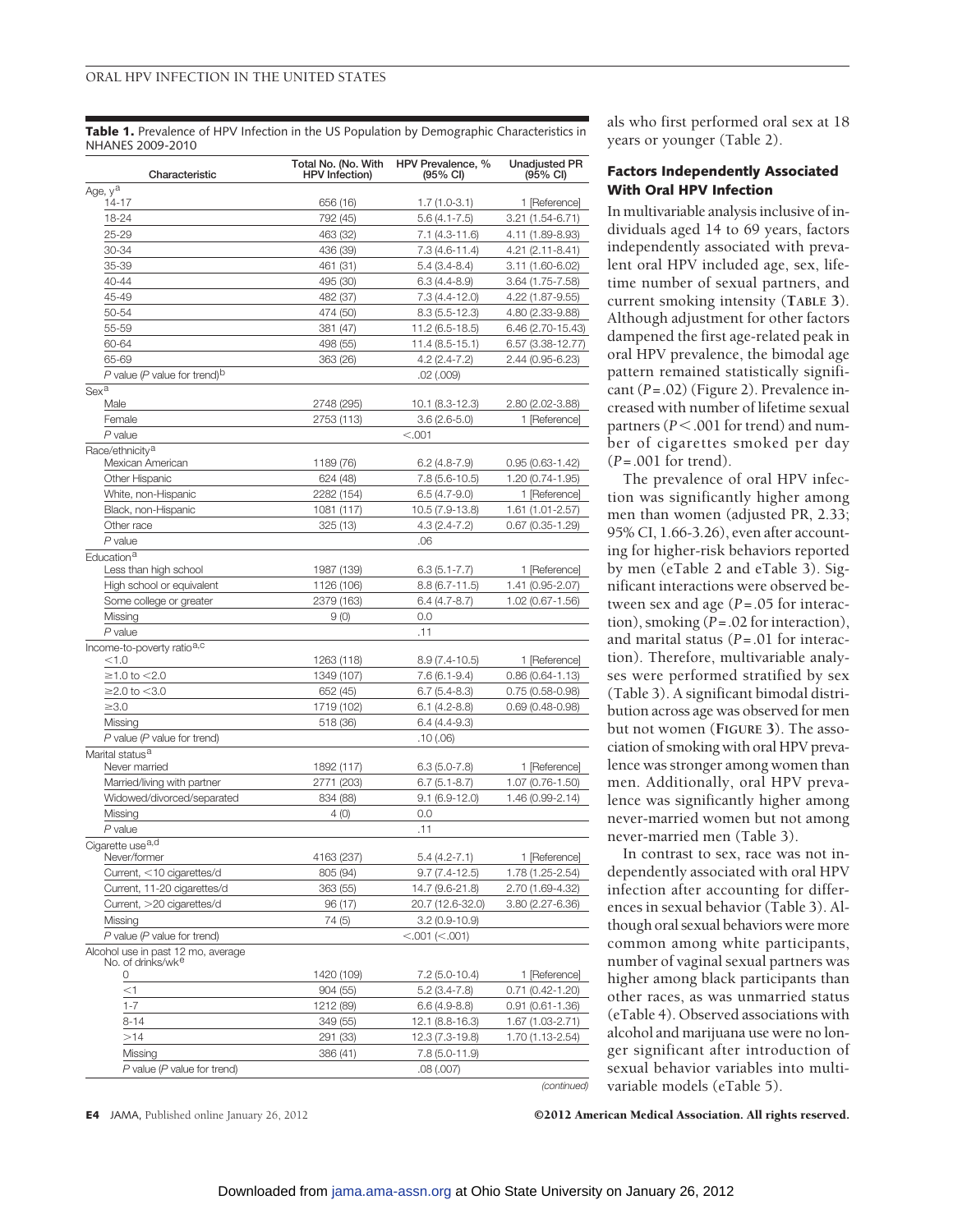A multivariable analysis was performed restricted to individuals aged 14 to 59 years, for whom detailed sexual behavioral data were available. Strong associations were observed between lifetime as well as recent number of vaginal or oral sexual partners and oral HPV prevalence (**FIGURE 4** and eFigure 2). Associations with sex, race, marital status, smoking, and oral HPV infection remained unchanged in these analyses. However, oral HPV prevalence increased in a linear relationship with age (with peak prevalence among 55- to 59 year-olds) and not in a bimodal pattern, perhaps reflecting the exclusion of 60- to 69-year-old individuals. This was despite the fact that several relevant sexual behaviors either declined with age (number of recent partners for any sex) or increased with age (time since performing oral sex on a new partner and age at oral sexual debut) (eFigure 3).

# **Predictors of High-Risk and Low-Risk Infections**

When multivariable analysis was performed separately for an outcome of high-risk or low-risk HPV infections,

i

associations with age and race differed: a bimodal pattern across age was observed only for high-risk HPV infections (Figure 3) and the higher prevalence among black vs white participants was restricted to low-risk infections. Additionally, associations with lifetime number of any sex part-

### Table 1. Prevalence of HPV Infection in the US Population by Demographic Characteristics in NHANES 2009-2010 (continued)

| Characteristic                                               | Total No. (No. With<br><b>HPV</b> Infection) | HPV Prevalence, %<br>(95% CI) | <b>Unadjusted PR</b><br>$(95% \text{ CI})$ |  |
|--------------------------------------------------------------|----------------------------------------------|-------------------------------|--------------------------------------------|--|
| Marijuana use <sup>t,g</sup>                                 |                                              |                               |                                            |  |
| Never                                                        | 2164 (103)                                   | $4.1(3.2 - 5.3)$              | 1 [Reference]                              |  |
| Former                                                       | 1491 (124)                                   | $7.8(5.9-10.3)$               |                                            |  |
| Current                                                      | 11.8 (8.6-15.9)<br>510 (57)                  |                               | 2.87 (1.85-4.46)                           |  |
| Missing                                                      | 13.6 (2.4-50.2)<br>26(2)                     |                               |                                            |  |
| $P$ value ( $P$ value for trend)                             |                                              | $.005 \, (< .001)$            |                                            |  |
| Current use of birth control pills/<br>hormones <sup>h</sup> |                                              |                               |                                            |  |
| No                                                           | 1808 (7)                                     | $3.7(2.5-5.3)$                | 1 [Reference]                              |  |
| Yes                                                          | 233 (69)                                     | $1.4(0.4-5.2)$                | $0.39(0.10-1.53)$                          |  |
| Missing                                                      | 233(18)                                      | $5.7(3.0-10.6)$               |                                            |  |
| $P$ value                                                    |                                              | .09                           |                                            |  |
| HPV vaccination <sup>1</sup>                                 |                                              |                               |                                            |  |
| No                                                           | 1985 (10)                                    | $0.5(0.2-1.7)$                |                                            |  |
| Yes                                                          | 290(0)                                       | 0.0                           |                                            |  |

Abbreviations: HPV, human papillomavirus; PR, prevalence ratio.

 $a$ Analyses based on all participants aged 14-69 years with evaluable oral rinse specimens (n=5501).

bAdjusted Wald *F P* values for heterogeneity. *P* values for trend shown in parentheses were calculated using the Cochran-<br>Mantel-Haenszel test. Subjects with missing data were excluded from all *P* value and PR calculati

c income-to-poverty ratio is the ratio of the family income to the federal poverty threshold, taking into account family size<br>and updated annually for inflation. A ratio below 1 indicates family income is below the federal d Ever use of cigarettes was defined for individuals aged 14-19 years as ever having tried cigarettes and for those aged

20-69 years as lifetime use of ≥100 cigarettes. A current smoker was defined as someone who had smoked a cigarette in the prior 30 days.<br>in the prior 30 days. A former smoker was defined as an ever user who had not smoked

f Analyses were restricted to individuals aged 14-59 years who responded to the audio, computer-assisted self-interview (n=4191). gCurrent marijuana use was defined as use of marijuana at least once within the past 30 days.

h<br>Analyses for current use of birth control pills/hormones were restricted to women aged 20 years and older.<br>|Analyses of HPV vaccination were restricted to women aged 14-59 years and to HPV types 16 and 18.



Observed and modeled human papillomavirus (HPV) prevalence by individual age as well as 95% CI for each age. To evaluate the influence of covariates on HPV prevalence across age, the model was adjusted for sex, race, smoking, marital status, and lifetime number of (any) sex partners. Given the standardization for covariates included in the multivariate model, the HPV prevalence curve obtained from the adjusted model is presented at the mean levels of the covariates (sex, race, smoking, marital status, and lifetime number of any sex partners, as appropriate) and aligned with the HPV prevalence curve in the unadjusted model to enable visual display of the data. *P*< .001 for unadjusted model; *P*=.02 for adjusted. *P* values less than .05 for spline terms denote statistical evidence for bimodality in the data.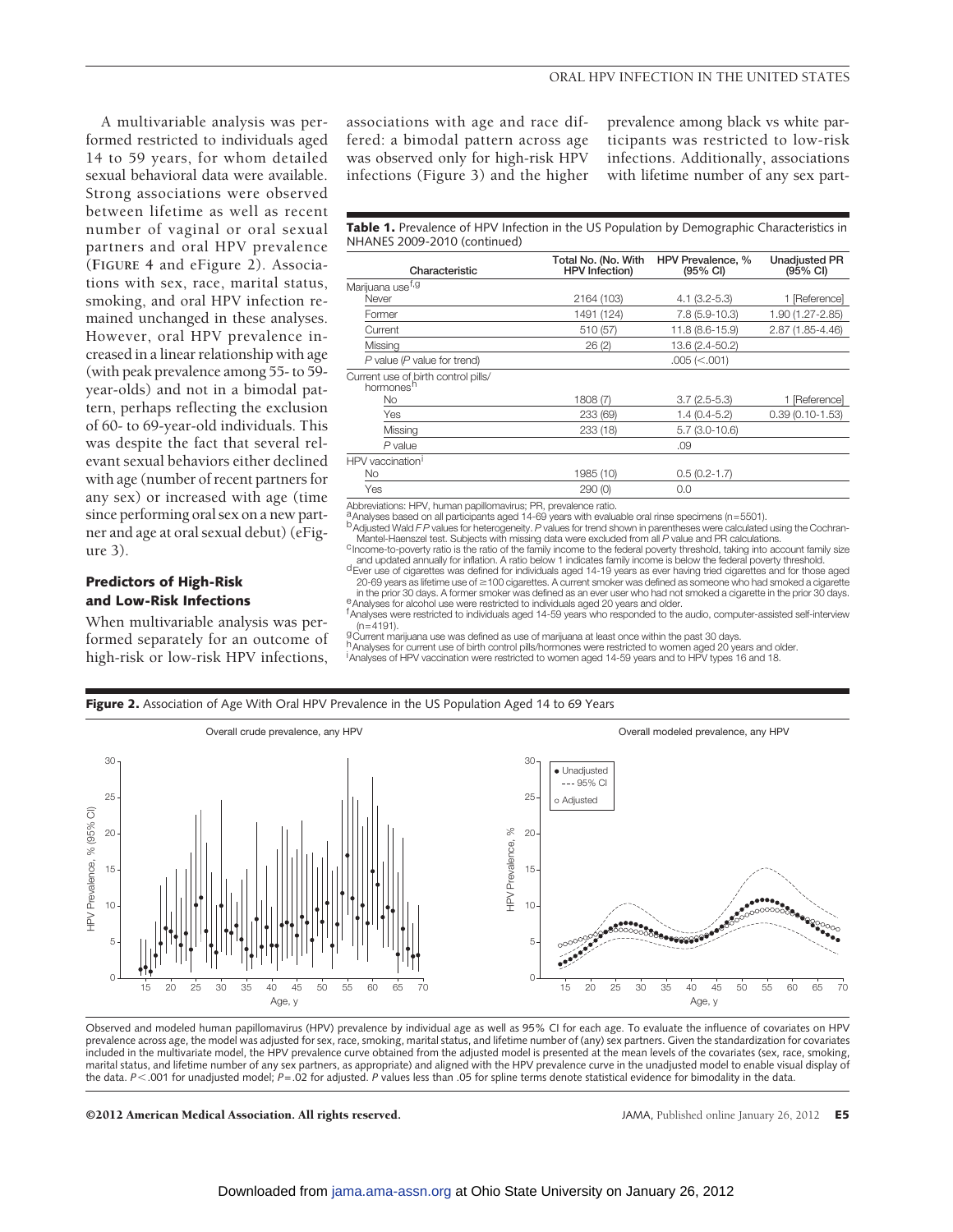Table 2. Prevalence of HPV Infection in the US Population by Behavioral Characteristics in NHANES 2009-2010

| Characteristic                                           | <b>HPV</b> Infection)  | Total No. (No. With HPV Prevalence, %<br>$(95% \text{ Cl})$ | <b>Unadjusted PR</b><br>$(95% \text{ Cl})$ |
|----------------------------------------------------------|------------------------|-------------------------------------------------------------|--------------------------------------------|
| Ever had sex (vaginal, anal, or oral) <sup>a</sup><br>No | 592 (8)                | $0.9(0.4-1.8)$                                              | 1 [Reference]                              |
| Yes                                                      | 4346 (350)             | $7.5(6.1-9.1)$                                              | 8.69 (3.91-19.31)                          |
| Missing                                                  | 26(3)                  | 7.0 (1.7-24.8)                                              |                                            |
| $P$ value                                                |                        | < 0.001                                                     |                                            |
| Ever performed oral sex <sup>a</sup>                     |                        |                                                             |                                            |
| No                                                       | 1473 (59)              | $3.5(2.3-5.4)$                                              | 1 [Reference]                              |
| Yes                                                      | 3452 (300)             | $7.8(6.2-9.8)$                                              | 2.21 (1.25-3.92)                           |
| Missing                                                  | 39(2)                  | $3.8(0.8-16.2)$                                             |                                            |
| $P$ value                                                |                        | .007                                                        |                                            |
| Ever performed vaginal sex <sup>a</sup><br>No            | 691 (14)               | $1.4(0.9-2.3)$                                              | 1 [Reference]                              |
| Yes                                                      | 4249 (345)             | $7.5(6.1-9.2)$                                              |                                            |
| Missing                                                  | 24(2)                  | $5.7(1.1-24.9)$                                             | 5.36 (3.00-9.58)                           |
| $P$ value                                                |                        | < .001                                                      |                                            |
| Ever had anal sex <sup>a</sup>                           |                        |                                                             |                                            |
| No                                                       | 3257 (194)             | $5.3(4.2-6.7)$                                              | 1 [Reference]                              |
| Yes                                                      | 1683 (166)             | $9.5(7.5-12.1)$                                             | 1.80 (1.34-2.41)                           |
| Missing                                                  | 24(1)                  | $1.3(0.1 - 10.5)$                                           |                                            |
| $P$ value                                                |                        | .003                                                        |                                            |
| Sexual orientation <sup>a</sup>                          |                        |                                                             |                                            |
| Never had sex                                            | 592 (8)                | $0.9(0.4-1.8)$                                              | $0.12(0.04 - 0.33)$                        |
| Homosexual/bisexual                                      | 297 (29)               | 7.1 (4.0-12.2)                                              | 1.05 (0.62-0.79)                           |
| Heterosexual                                             | 4049 (321)             | $7.5(6.1-9.1)$                                              | 1 [Reference]                              |
| Missing                                                  | 26(3)                  | 7.0 (1.7-24.8)                                              |                                            |
| $P$ value                                                |                        | < 0.001                                                     |                                            |
| No. of lifetime oral sex partners <sup>b,c</sup>         |                        |                                                             |                                            |
| 0<br>1                                                   | 1190 (38)<br>770 (31)  | $3.5(2.2-5.5)$                                              | 1 [Reference]                              |
|                                                          |                        | $3.3(2.1-5.1)$                                              | $0.93(0.44 - 1.97)$                        |
| $2 - 5$<br>$6 - 10$                                      | 1442 (102)<br>379 (40) | $6.0(4.5-8.1)$<br>$9.6(6.8-13.3)$                           | 1.72 (0.99-2.99)                           |
| $11 - 20$                                                | 211 (31)               |                                                             | 2.72 (1.52-4.89)                           |
| $\geq$ 21                                                | 166 (41)               | 15.4 (9.0-25.2)                                             | 4.40 (1.88-10.31)<br>6.12 (2.89-12.98)     |
| Missing                                                  | 33(3)                  | 21.5 (12.9-33.5)<br>$5.2(1.3-18.3)$                         |                                            |
| $P$ value ( $P$ value for trend)                         |                        | $<.001$ ( $<.001$ )                                         |                                            |
| No. of oral sex partners in past 12 mo <sup>b</sup>      |                        |                                                             |                                            |
| 0                                                        | 1848 (76)              | $4.0(3.1-5.0)$                                              | 1 [Reference]                              |
| 1                                                        | 1818 (144)             | 7.6 (6.3-9.2)                                               | 1.93 (1.44-2.59)                           |
| $\geq$ 2                                                 | 496 (64)               | 12.0 (7.6-18.2)                                             | $3.03(1.76 - 5.20)$                        |
| Missing                                                  | 29(2)                  | $3.9(0.8-16.0)$                                             |                                            |
| $\overline{P}$ value (P value for trend)                 |                        | $.004$ (<.001)                                              |                                            |
| Age first performed oral sex <sup>b</sup>                |                        |                                                             |                                            |
| Never performed oral sex                                 | 1190 (38)              | $3.5(2.2-5.5)$                                              | $0.39(0.20 - 0.76)$                        |
| ≤18 y                                                    | 1525 (151)             | $9.0(6.7 - 11.9)$                                           | 1 [Reference]                              |
| >18 y                                                    | 1445 (95)              | $5.9(4.8-7.3)$                                              | $0.66(0.49 - 0.89)$                        |
| Missing                                                  | 31 (2)                 | 3.4 (0.7-14.3)                                              |                                            |
| $P$ value                                                |                        | .04                                                         |                                            |
| Time since new oral sex partnerb                         |                        |                                                             |                                            |
| Never performed oral sex                                 | 1190 (38)              | $3.5(2.2-5.5)$                                              | $0.36(0.19 - 0.70)$                        |
| $>24$ mo                                                 | 1567 (124)             | 5.8 (4.3-7.7)                                               | $0.60(0.45 - 0.79)$                        |
| 12-24 mo                                                 | 217 (23)               | 11.5 (7.3-17.8)                                             | 1.20 (0.70-2.04)                           |
| ≤12 mo                                                   | 1189 (99)              | $9.6(7.3-12.6)$                                             | 1 [Reference]                              |
| Missing<br>$P$ value                                     | 28(2)                  | 4.1 (0.9-17.1)                                              |                                            |
| Barrier use during oral sex in past 12 mob               |                        | .02                                                         |                                            |
| No oral sex in past year                                 | 1848 (76)              | $4.0(3.1-5.0)$                                              | 0.47 (0.34-0.66)                           |
| Never/rarely                                             | 1973 (178)             | $8.4(6.7-10.5)$                                             | 1 [Reference]                              |
| Usually/always                                           | 297 (26)               | $9.2(5.5-15.0)$                                             | 1.10 (0.69-1.73)                           |
| Missing                                                  | 73 (6)                 | $5.1(1.9-13.1)$                                             |                                            |
| $P$ value                                                |                        | .007                                                        |                                            |
|                                                          |                        |                                                             | (continued)                                |

ners appeared stronger for high-risk than low-risk HPV infections (eTable 6).

## **COMMENT**

The prevalence of oral HPV infection among men and women aged 14 to 69 years in the United States is approximately 7%, substantially lower than the reported prevalence of genital HPV infection.17,18 Infection with HPV-16 was detected in 1% of men and women, corresponding to an estimated 2.13 million infected individuals in the United States. We identified sexual behavior and current smoking, including intensity, to be potentially modifiable risk factors for oral HPV infection. Notably, prevalence was as high as 20% among those with more than 20 lifetime sexual partners or among current smokers of more than 20 cigarettes per day. Prevalence of HPV had a striking bimodal pattern with age among men and was significantly higher among men than women, consistent with higher rates of HPV-positive OSCC among individuals aged 50 to 64 years and among men.

Our data provide evidence that oral HPV infection is predominantly sexually transmitted. Infection was uncommon among sexually inexperienced individuals, was 8-fold higher among sexually experienced individuals, and increased significantly with number of sexual partners. Taken together, these data indicate that transmission by casual, nonsexual contact is likely to be unusual. Although risk of HPVpositive OSCC has previously been associated with oral sexual behaviors,<sup>2,19,20</sup> the colinearity of sexual behaviors precluded associating infection with any particular behavior. Oral HPV infection was more common among sexually experiencedindividuals who did not report performing oral sex than among sexually inexperienced individuals, consistent with transmission by other sexually associated contact (eg, deep kissing). The NHANES does not collect data relevant to nonsexual means of transmission.

Oral HPV infection has a bimodal distribution with age, with peak preva-

**E6** JAMA, Published online January 26, 2012 **COLOUS COLOUS COLOUS American Medical Association. All rights reserved.**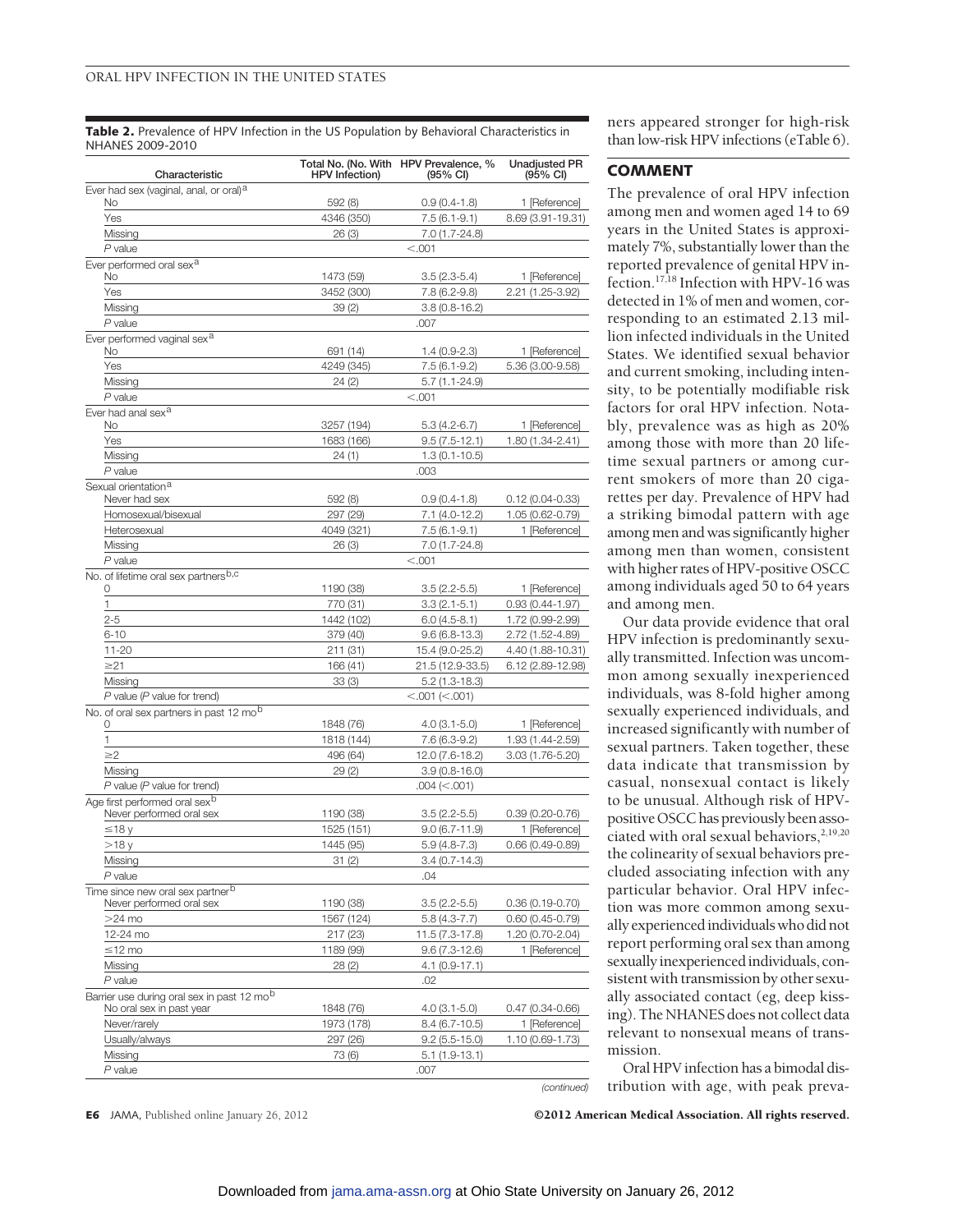lence among individuals aged 55 to 64 years. A similar, albeit lower, peak in cervical HPV prevalence among older age groups is also observed in some populations and remains unexplained.21,22 The second peak in oral HPV prevalence we observed was not entirely explained by participants' sexual behaviors or other factors and could have arisen from a combination of increased incidence, reactivation of latent infections due to age-related loss of immunity,<sup>23</sup> differences in sexual behaviors across birth cohorts,<sup>7</sup> or increased persistence among older individuals.24 The bimodal age pattern was evident primarily for high-risk but not low-risk infections, suggesting an association of age with oral HPV persistence (given higher rates of persistence for high-risk infections). Prior studies, however, demonstrate that incident cervical HPV infections have similar persistence rates regardless of age.25 Nonetheless, given the absence of screening and treatment for highrisk oral HPV infections, the cumulative prevalence of chronic, persistent infections would be expected to increase with age.

To our knowledge, this is the first population-based study to concurrently examine the epidemiology of HPV infection among men and women. The prevalence of oral HPV infection overall was approximately 3-fold higher in men than women, and the prevalence of HPV-16 was more than 5-fold higher, a difference that likely explains the higher incidence of HPVpositive OSCC among men. The agespecific differences in HPV prevalence between men (bimodal) and women (unrelated with age) could also explain the predominant increase in incidence of HPV-positive OSCC over the last 3 decades among men in the United States,<sup>6,26</sup> assuming birth cohort effects explain a large component of the bimodal age pattern. Should this be the case, a plateau in incidence rates might be anticipated within a decade or more.

Although men had a higher number of sexual partners than women, only approximately 16% of the difference in Table 2. Prevalence of HPV Infection in the US Population by Behavioral Characteristics in NHANES 2009-2010 (continued)

| Characteristic                                                | <b>HPV</b> Infection) | Total No. (No. With HPV Prevalence, %<br>(95% CI) | <b>Unadjusted PR</b><br>$(95% \text{ Cl})$ |
|---------------------------------------------------------------|-----------------------|---------------------------------------------------|--------------------------------------------|
| No. of lifetime sex partners (any sex) <sup>a,c</sup>         |                       |                                                   |                                            |
|                                                               | 620 (10)              | $1.1(0.6-2.3)$                                    | 1 [Reference]                              |
| 1                                                             | 687 (17)              | $2.0(1.0-4.1)$                                    | 1.79 (0.59-5.44)                           |
| $2 - 5$                                                       | 1489 (77)             | $4.0(2.8-5.7)$                                    | $3.53(1.53 - 8.12)$                        |
| $6 - 10$                                                      | 952 (78)              | $8.3(6.2 - 11.1)$                                 | 7.30 (3.40-15.64)                          |
| $11 - 20$                                                     | 564 (60)              | $9.0(6.4-12.5)$                                   | 7.90 (3.54-17.63)                          |
| $\geq$ 21                                                     | 570 (112)             | 20.5 (17.4-23.9)                                  | 17.93 (8.45-38.06)                         |
| Missing                                                       | 82(7)                 | $5.3(2.4-11.2)$                                   |                                            |
| $P$ value ( $P$ value for trend)                              |                       | < .001 (< .001)                                   |                                            |
| No. of sex partners (any sex) in past 12 mo <sup>b,c</sup>    |                       |                                                   |                                            |
|                                                               | 1012 (43)             | $3.4(2.3-5.0)$                                    | 1 [Reference]                              |
| 1                                                             | 2425 (168)            | 6.9 (5.6-8.4)                                     | 2.03 (1.32-3.12)                           |
| $\geq$ 2                                                      | 728 (73)              | 10.1 (7.8-13.1)                                   | 3.00 (1.78-5.04)                           |
| Missing                                                       | 26(2)                 | $5.3(1.1-22.1)$                                   |                                            |
| $P$ value ( $P$ value for trend)                              |                       | $.004 \approx .001$                               |                                            |
| No. of lifetime vaginal sex partners <sup>b,c</sup><br>O      | 644 (13)              | $1.4(0.9-2.3)$                                    | 1 [Reference]                              |
| 1                                                             |                       |                                                   | 1.67 (0.65-4.25)                           |
| $2 - 5$                                                       | 647 (20)              | 2.4 (1.2-4.6)                                     |                                            |
|                                                               | 1227 (65)             | 4.4 (3.4-5.7)                                     | 3.10 (1.67-5.74)                           |
| $6 - 10$                                                      | 772 (56)              | $8.1(6.1-10.7)$                                   | 5.72 (3.22-10.17)                          |
| $11 - 20$                                                     | 442 (45)              | 8.7 (6.1-12.3)                                    | 6.13 (3.25-11.53)                          |
| $\geq$ 21                                                     | 417 (84)              | 20.7 (16.4-25.8)                                  | 14.58 (8.47-25.11)                         |
| Missing                                                       | 42 (3)                | 4.9 (1.1-19.9)                                    |                                            |
| $P$ value ( $P$ value for trend)                              |                       | < 0.001 (< 0.001)                                 |                                            |
| No. of vaginal sex partners in past 12 mo <sup>b,c</sup><br>O | 1023 (40)             | $3.4(2.3-5.1)$                                    | 1 [Reference]                              |
| 1                                                             | 2293 (161)            | 7.0 (5.6-8.7)                                     | 2.06 (1.32-3.26)                           |
|                                                               |                       |                                                   |                                            |
| $\geq$ 2                                                      | 844 (83)              | $9.2(7.3-11.5)$                                   | 2.70 (1.69-4.31)                           |
| Missing                                                       | 31(2)                 | 5.4 (1.2-21.6)                                    |                                            |
| P value                                                       |                       | $.003 \approx 0.001$                              |                                            |
| New sex partner (any sex) in past 12 mo <sup>b,c</sup><br>No  | 3430 (210)            | $5.9(5.0-7.1)$                                    | 1 [Reference]                              |
| Yes                                                           | 679 (70)              | 10.7 (6.9-16.2)                                   | 1.81 (1.18-2.77)                           |
| Missing                                                       | 82(6)                 | 4.8 (1.6-13.8)                                    |                                            |
| P value                                                       |                       | .04                                               |                                            |
| Frequency of vaginal/anal sex in past 12 mo <sup>b</sup>      |                       |                                                   |                                            |
| None                                                          | 777 (24)              | 2.7 (1.5-4.6)                                     | 1 [Reference]                              |
| Once                                                          | 193 (14)              | $8.0(4.8-13.0)$                                   | 2.99 (1.36-6.54)                           |
| 2-11 times                                                    | 785 (66)              | $8.9(6.9-11.4)$                                   | 3.32 (1.74-6.37)                           |
| 12-51 times                                                   | 911 (66)              | $6.4(4.9-8.4)$                                    | 2.40 (1.26-4.59)                           |
| 52-103 times                                                  | 609 (43)              | 6.6 (4.7-9.2)                                     | 2.47 (1.26-4.84)                           |
| 104-364 times                                                 | 486 (45)              | $9.2(6.4-13.0)$                                   | 3.43 (1.70-6.91)                           |
| $\geq$ 365 times                                              | 61 (6)                | 7.7 (2.5-21.6)                                    | 2.89 (0.84-9.86)                           |
| Missing                                                       | 369 (22)              | 5.0 (3.3-7.7)                                     |                                            |
| $P$ value ( $P$ value for trend)                              |                       |                                                   |                                            |
| History of genital herpes/genital warts <sup>b</sup>          |                       | .16 (.02)                                         |                                            |
| No                                                            | 3967 (262)            | $6.4(5.2-7.9)$                                    | 1 [Reference]                              |
| Yes                                                           | 208 (23)              | 10.4 (5.5-18.9)                                   | 1.62 (0.76-3.45)                           |
| Missing                                                       | 16(1)                 | 4.5 (0.5-29.8)                                    |                                            |
| P value                                                       |                       | .28                                               |                                            |
|                                                               |                       |                                                   |                                            |

Abbreviations: HPV, human papillomavirus; PR, prevalence ratio.<br><sup>a</sup>Analyses were restricted to individuals aged 14-69 years who responded to the audio, computer-assisted self-interview (n=4964).<br>bAnalyses were restricted to individuals aged 14-59 years who responded to the audio, computer-assisted self-interview<br>(n=4191).

cuttime number of any sex partners (vaginal/anal/oral sex combined) included the number of opposite-sex partners. Life-

time and recent number of oral or vaginal sex partners included the sum of same- and opposite-sex partners.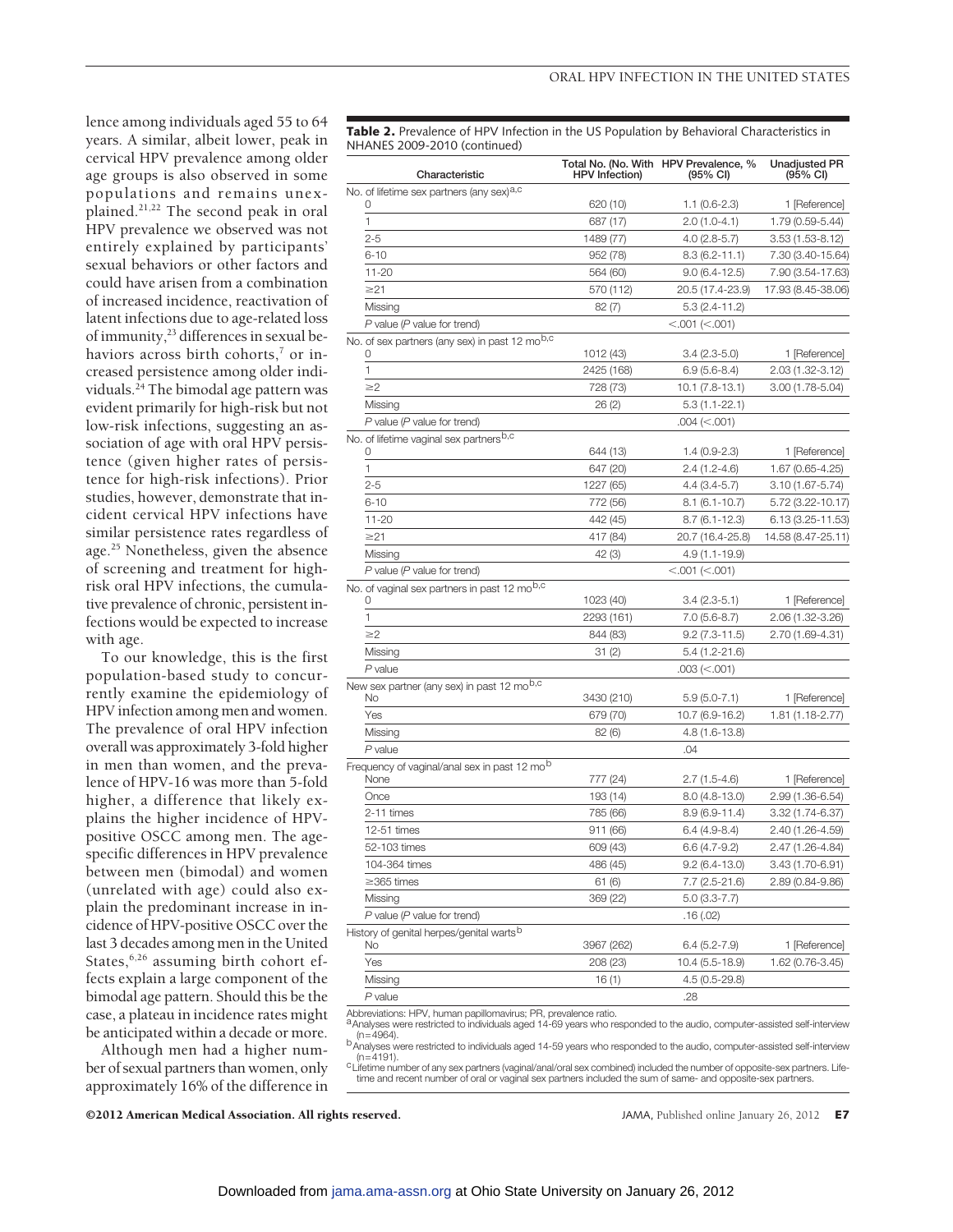prevalence between sexes could be explained by sexual behavior and other covariates. One explanation for higher prevalence among men could be higher probability of HPV transmission through oral sex on women vs men.<sup>27</sup> Indeed, oral HPV prevalence increased more sharply with number of sexual partners for men than women. Hormonal differences between sexes could affect the duration of oral HPV infection, given hormonal influences on cervical HPV natural history (eg, contraceptive use).<sup>28</sup> Higher seroconversion rates among women in response

to genital infection<sup>29</sup> could also, in theory, confer greater protection against subsequent oral infection.<sup>30</sup>

Current smoking (and intensity) was independently associated with oral HPV infection. Interestingly, the effect was stronger among women than men. Current smoking is associated with a higher prevalence, viral load, and risk of progression to cervical precancer among women infected with HPV,<sup>28</sup> consistent with immunosuppressive effects of smoking.<sup>31</sup> Smoking has been associated with lower rates of seroconversion in response to cervical HPV infec-

tion,<sup>32</sup> albeit inconsistently.<sup>33</sup> Assuming humoral immunity is important for protection against oral HPV, smoking may work against the benefits of enhanced seroconversion rates among women in comparison with men. Whether smoking does or does not increase risk for HPV-positive OSCC is a matter of ongoing debate, as published studies have had contradictory conclusions.<sup>2,34,35</sup> Our data indicate that smoking may be a modifiable risk factor for HPVpositive OSCC in addition to HPVnegative OSCC, in the former case, perhaps as a mediating factor by promoting

**Table 3.** Adjusted Prevalence Ratios for Demographic and Behavioral Associations With Oral HPV Infection in the US Population Aged 14 to 69 Years<sup>a</sup>

|                                                     | Total No.<br>(No. With   | Adjusted PR (95% CI) |                     |                     | P Value                                |
|-----------------------------------------------------|--------------------------|----------------------|---------------------|---------------------|----------------------------------------|
| Characteristic                                      | <b>HPV</b><br>Infection) | Overall <sup>b</sup> | Men <sup>c</sup>    | Women <sup>d</sup>  | for Interaction<br>by Sex <sup>b</sup> |
| Sex                                                 |                          |                      |                     |                     |                                        |
| Male                                                | 2483 (264)               | 2.33 (1.66-3.26)     |                     |                     |                                        |
| Female                                              | 2385 (88)                | 1 [Reference]        |                     |                     |                                        |
| $P$ value                                           |                          | < .001               |                     |                     |                                        |
| Race/ethnicity                                      |                          |                      |                     |                     |                                        |
| Mexican American                                    | 1029 (62)                | $1.16(0.77 - 1.74)$  | $1.01(0.68 - 1.51)$ | 1.48 (0.66-3.32)    |                                        |
| Other Hispanic                                      | 549 (37)                 | $1.14(0.76 - 1.72)$  | $0.99(0.64 - 1.54)$ | 1.52 (0.67-3.48)    |                                        |
| White, non-Hispanic                                 | 2085 (144)               | 1 [Reference]        | 1 [Reference]       | 1 [Reference]       | .23                                    |
| Black, non-Hispanic                                 | 950 (97)                 | 1.35 (0.91-2.02)     | 1.42 (0.99-2.04)    | 1.05 (0.42-2.60)    |                                        |
| Other race                                          | 255 (12)                 | 1.12 (0.48-2.62)     | 1.28 (0.47-3.50)    | $0.78(0.15-3.97)$   |                                        |
| $P$ value                                           |                          | .67                  | .46                 | .63                 |                                        |
| Marital status                                      |                          |                      |                     |                     |                                        |
| Never married                                       | 1691 (97)                | 1 [Reference]        | 1 [Reference]       | 1 [Reference]       |                                        |
| Married/living with partner                         | 2445 (175)               | $0.74(0.55 - 1.01)$  | $0.81(0.56 - 1.16)$ | $0.44(0.23 - 0.84)$ | .01                                    |
| Widowed/divorced/separated                          | 732 (80)                 | $0.84(0.56 - 1.27)$  | $0.96(0.61 - 1.52)$ | $0.42(0.21 - 0.83)$ |                                        |
| $P$ value                                           |                          | .12                  | .26                 | .03                 |                                        |
| Cigarette use <sup>e</sup>                          |                          |                      |                     |                     |                                        |
| Never/former                                        | 3728 (207)               | 1 [Reference]        | 1 [Reference]       | 1 [Reference]       |                                        |
| Current, <10 cigarettes/d                           | 718 (79)                 | 1.33 (0.95-1.87)     | 1.45 (1.00-2.09)    | 1.14 (0.54-2.42)    | .02                                    |
| Current, 10-20 cigarettes/d                         | 338 (51)                 | 1.79 (1.14-2.81)     | 1.29 (0.75-2.22)    | 4.23 (2.27-7.88)    |                                        |
| Current, >20 cigarettes/d                           | 84 (15)                  | 2.09 (1.23-3.57)     | 1.58 (0.93-2.66)    | 5.92 (1.56-22.47)   |                                        |
| P value (P value for trend) <sup>f</sup>            |                          | .01(.001)            | .12(.03)            | $.002$ (<.001)      |                                        |
| No. of lifetime sex partners (any sex) <sup>9</sup> |                          |                      |                     |                     |                                        |
| 0                                                   | 619 (10)                 | 1 [Reference]        | 1 [Reference]       | 1 [Reference]       | .30 (ordinal)<br>.12 (categorical)     |
|                                                     | 686 (17)                 | 1.82 (0.63-5.31)     | 2.37 (0.55-10.25)   | 1.29 (0.35-4.70)    |                                        |
| $2 - 5$                                             | 1485 (77)                | 3.23 (1.30-8.04)     | 3.11 (1.05-9.19)    | 3.17 (0.78-12.98)   |                                        |
| $6 - 10$                                            | 951 (78)                 | 5.92 (2.51-13.94)    | 8.63 (2.91-25.63)   | 2.80 (0.76-10.35)   |                                        |
| $11 - 20$                                           | 560 (58)                 | 5.42 (2.31-12.75)    | 7.47 (2.56-21.75)   | 2.43 (0.61-9.64)    |                                        |
| $\geq$ 21                                           | 567 (112)                | 10.65 (4.65-24.42)   | 12.86 (4.16-39.71)  | 7.62 (2.12-27.37)   |                                        |
| P value (P value for trend) <sup>t</sup>            |                          | < .001 (< .001)      | < .001 (< .001)     | .09(.04)            |                                        |

Abbreviations: HPV, human papillomavirus; PR, prevalence ratio.<br><sup>a</sup> Analyses were conducted among 4964 participants aged 14-69 years who responded to the audio, computer-assisted self-interview.<br><sup>b</sup> Prevalence ratios and 9

cubic splines with 5 knots (age and 3 spline terms). P values for interaction of sex with each term were evaluated in separate models using product terms.<br><sup>C</sup>Models were restricted to male participants and included age mod number of any sex partners.<br><sup>d</sup> Models were restricted to female participants and included age (as a linear term), race, marital status, smoking, and lifetime number of any sex partners.<br><sup>e</sup> Ever use of cigarettes was def

defined as someone who had smoked a cigarette in the prior 30 days. A former smoker was defined as an ever user who had not smoked a cigarette in the prior 30 days.<br><sup>1</sup>P values for trend across categories were calculated t

**E8** JAMA, Published online January 26, 2012 **COLOUS COLOUS COLOUS COLOUS COLOUS COLOUS COLOUS COLOUS COLOUS COLOUS COLOUS COLOUS COLOUS COLOUS COLOUS COLOUS COLOUS COLOUS COLOUS COLOU**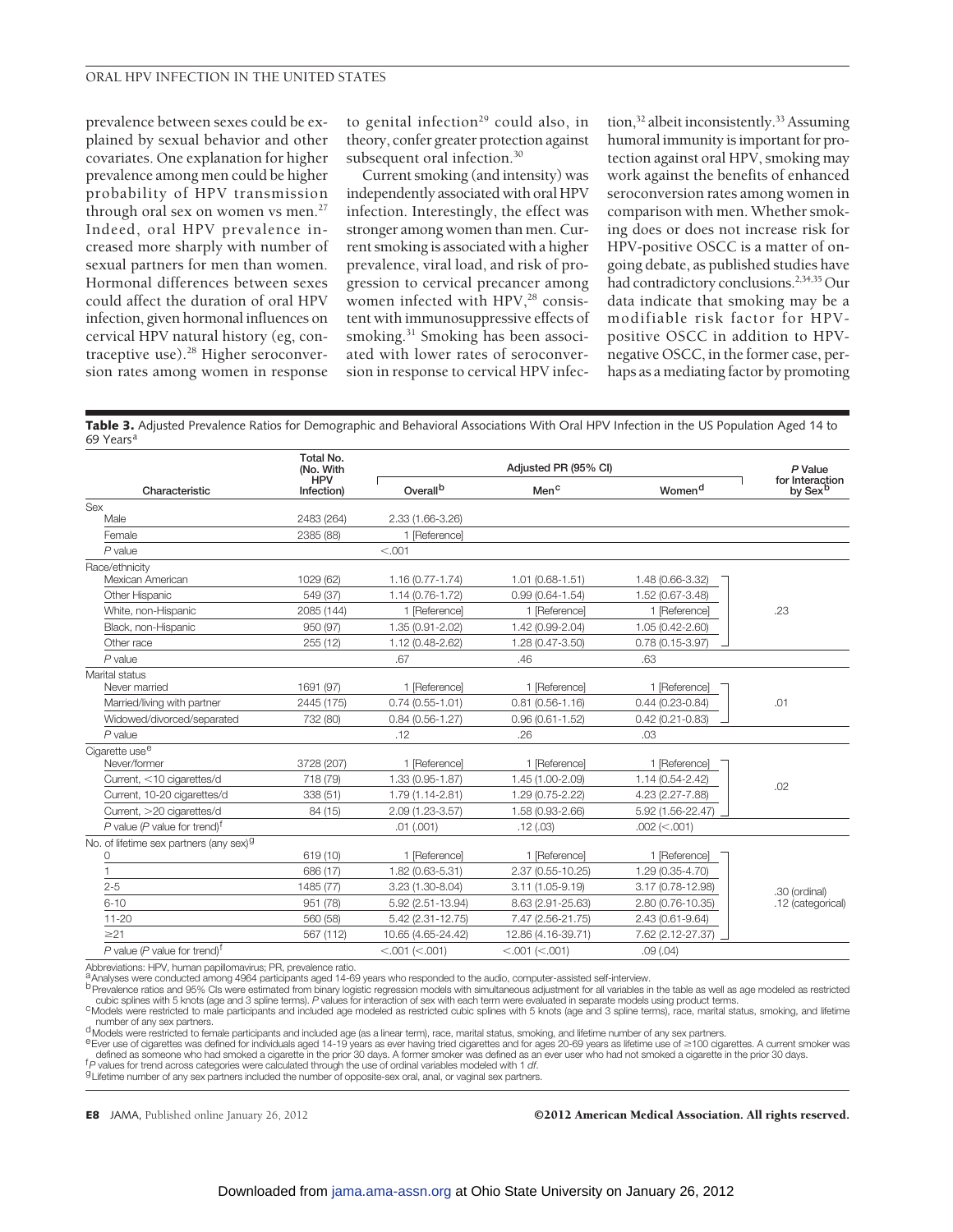







Human papillomavirus (HPV) prevalence ratio was adjusted for age (as a linear term), sex, race/ethnicity, marital status, and cigarette use. The analysis was restricted to individuals aged 14 to 59 years, for whom detailed sexual behavior data were available. Given high colinearity across sexual behaviors, each behavior was evaluated in separate models. *P*-.001 for trend in all 3 categories of sexual partner. Lifetime number of partners for performing oral sex included the sum of same- and oppositesex partners; the reference category was 0 lifetime partners. Error bars indicate 95% CIs.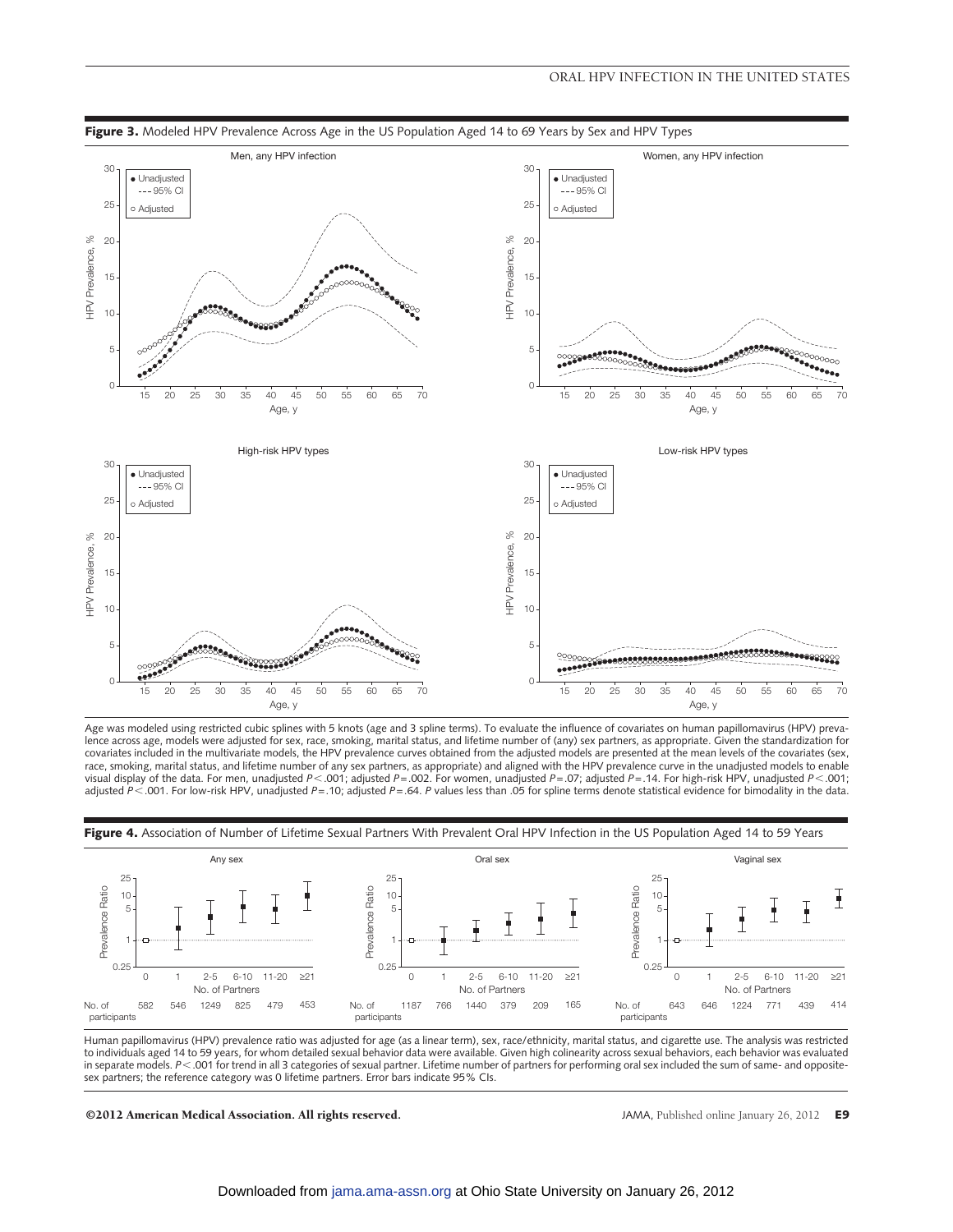persistence of oral HPV infection in addition to possible mutagenic effects.

This study has several potential limitations. By restricting our analysis to the *Alphapapillomaviruses*, we have underestimated the true prevalence of oral HPV infection.36 However, only the *Alphapapillomavirus* genera are established as human carcinogens. Sexual behaviors are difficult to measure, and therefore, we cannot exclude residual confounding from selective misreporting as an explanation for observed differences in oral HPV prevalence across age and sex. Given the cross-sectional nature of this study, observed associations cannot be interpreted as temporally linked with infection. Additionally, the low prevalence of HPV infection precluded detailed analysis of some outcomes, for instance, factors associated with HPV-16 infection. Additional data collected through NHANES 2013-2014 may allow such analyses.

Our results have important research as well as public health implications. Natural history studies of cervical HPV infection were essential for the development of public health interventions, such as HPV vaccination to prevent and HPV detection to screen for cervical cancer. The precise reasons for a bimodal age pattern and higher oral HPV prevalence among men are largely unknown and difficult to discern in a cross-sectional study, and explanations discussed herein are admittedly speculative. Natural history studies of oral HPV infection are therefore necessary to understand the effects of age, sex, and modifiable risk factors (eg, smoking and sexual behavior) on the incidence and duration of oral HPV infection.

The oral HPV prevalence across age and sex observed in this study appears consistent with differences in incidence of HPV-positive OSCC across these subgroups, raising the question as to whether targeted secondary prevention strategies are feasible.

The US Centers for Disease Control and Prevention currently recommends routine HPV vaccination for females aged 9 to 26 years and males aged

9 to 21 years for the prevention of genital warts and anogenital cancers based on demonstrated efficacy in randomized clinical trials.37-40 By contrast, vaccine efficacy against oral HPV infection is unknown, and therefore vaccination cannot currently be recommended for the primary prevention of oropharyngeal cancer. Given an analysis of US cancer registry data recently projected that the number of HPV-positive oropharyngeal cancers diagnosed each year will surpass that of invasive cervical cancers by the year 2020,<sup>6</sup> perhaps such vaccine trials are warranted. Such trials could inform ongoing discussions regarding the benefits of HPV vaccination for males, given the higher prevalence of oral HPV infection demonstrated here as well as higher incidence of HPV-positive OSCC among men.

#### **Published Online:** January 26, 2012. doi:10.1001 /jama.2012.101

**Author Contributions:** Drs Gillison and Chaturvedi had full access to all of the data in the study and take responsibility for the integrity of the data and the accuracy of the data analysis.

*Study concept and design*: Gillison.

*Acquisition of data*: Gillison, Broutian, Pickard, Tong, Xiao.

*Analysis and interpretation of data*: Gillison, Broutian, Pickard, Tong, Xiao, Kahle, Graubard, Chaturvedi. *Drafting of the manuscript*: Gillison, Broutian, Pickard, Tong, Xiao, Kahle, Chaturvedi.

*Critical revision of the manuscript for important intellectual content:* Gillison, Graubard, Chaturvedi. *Statistical analysis*: Gillison, Pickard, Kahle, Graubard, Chaturvedi.

*Obtaining funding*: Gillison, Chaturvedi.

*Administrative, technical or material support*: Gillison, Broutian, Xiao.

*Study supervision*: Gillison.

**Conflict of Interest Disclosures:** All authors have completed and submitted the ICMJE Form for Disclosure of Potential Conflicts of Interest. Dr Gillison is the principal investigator of the unrestricted grant from Merck in support of this study and has been a consultant to Merck and GlaxoSmithKline. No other disclosures were reported.

**Funding/Support:** This study was supported by the Ohio State University Comprehensive Cancer Cen-ter, Merck, John and Nina Cassils, and the Intramural Research Program of the National Cancer Institute.

**Role of the Sponsors:** Industry and philanthropic sponsors had no role in the design and conduct of the study; in the collection, analysis, and interpretation of the data; or in the preparation, review, or approval of the manuscript. Several authors are employees of Ohio State University or the National Cancer Institute.

**Online-Only Material:** The 6 eTables and 3 eFigures are available at http://www.jama.com.

**Additional Contributions:** We thank Brenda G. Lewis, MPH, National Center for Health Statistics (NCHS), and other staff members of NHANES/NCHS for their assistance in accomplishing the aims of the Oral HPV Protocol. None received compensation for the contributions besides salary from the federal government.

#### **REFERENCES**

**1.** Gillison ML, Koch WM, Capone RB, et al. Evidence for a causal association between human papillomavirus and a subset of head and neck cancers. *J Natl Cancer Inst*. 2000;92(9):709- 720.

**2.** Gillison ML, D'Souza G, Westra W, et al. Distinct risk factor profiles for human papillomavirus type 16 positive and human papillomavirus type 16-negative head and neck cancers. *J Natl Cancer Inst*. 2008; 100(6):407-420.

**3.** Kreimer AR, Clifford GM, Boyle P, Franceschi S. Human papillomavirus types in head and neck squamous cell carcinomas worldwide: a systematic review. *Cancer Epidemiol Biomarkers Prev*. 2005;14(2): 467-475.

4. Näsman A, Attner P, Hammarstedt L, et al. Incidence of human papillomavirus (HPV) positive tonsillar carcinoma in Stockholm, Sweden: an epidemic of viral-induced carcinoma? *Int J Cancer*. 2009; 125(2):362-366.

**5.** Hong AM, Grulich AE, Jones D, et al. Squamous cell carcinoma of the oropharynx in Australian males induced by human papillomavirus vaccine targets. *Vaccine*. 2010;28(19):3269-3272.

**6.** Chaturvedi AK, Engels EA, Pfeiffer RM, et al. Human papillomavirus and rising oropharyngeal cancer incidence in the United States. *J Clin Oncol*. 2011; 29(32):4294-4301.

**7.** Finer LB. Trends in premarital sex in the United States, 1954-2003. *Public Health Rep*. 2007;122 (1):73-78.

**8.** National Health and Nutrition Examination Survey. Centers for Disease Control and Prevention. http: //www.cdc.gov/nchs/nhanes.htm. Accessed January 11, 2012.

**9.** 2009-2010 Data documentation, codebook, and frequencies. National Health and Nutrition Examination Survey. http://www.cdc.gov/nchs/nhanes /nhanes2009-2010/ORHPV\_F.htm. Accessed January 11, 2012.

**10.** Broutian TR, He X, Gillison ML. Automated high throughput DNA isolation for detection of human papillomavirus in oral rinse samples. *J Clin Virol*. 2011; 50(4):270-275.

**11.** Gravitt PE, Peyton CL, Alessi TQ, et al. Improved amplification of genital human papillomaviruses.*J Clin Microbiol*. 2000;38(1):357-361.

12. Muñoz N, Bosch FX, de Sanjosé S, et al; International Agency for Research on Cancer Multicenter Cervical Cancer Study Group. Epidemiologic classification of human papillomavirus types associated with cervical cancer. *N Engl J Med*. 2003;348(6):518- 527.

**13.** Marks M, Gupta SB, Liaw KL, et al. Confirmation and quantitation of human papillomavirus type 52 by Roche Linear Array using HPV52-specific Taq-Man E6/E7 quantitative real-time PCR. *J Virol Methods*. 2009;156(1-2):152-156.

**14.** Korn E, Graubard B. Confidence intervals for proportions with small expected number of positive counts estimated from survey data. *Surv Methodol*. 1998; 24(2):193-201.

**15.** Durrleman S, Simon R. Flexible regression models with cubic splines. *Stat Med*. 1989;8(5):551- 561.

**16.** *SUDAAN Language Manual, Release 10.0.* Research Triangle Park, NC: Research Triangle Institute; 2008.

**17.** Hariri S, Unger ER, Sternberg M, et al. Prevalence of genital human papillomavirus among females in the United States, the National Health and Nutrition Examination Survey, 2003-2006.*J Infect Dis*. 2011;204(4):566-573.

**18.** Dunne EF, Unger ER, Sternberg M, et al. Prevalence of HPV infection among females in the United States. *JAMA*. 2007;297(8):813-819.

**19.** D'Souza G, Kreimer AR, Viscidi R, et al. Case-

#### **E10** JAMA, Published online January 26, 2012 ©2012 American Medical Association. All rights reserved.